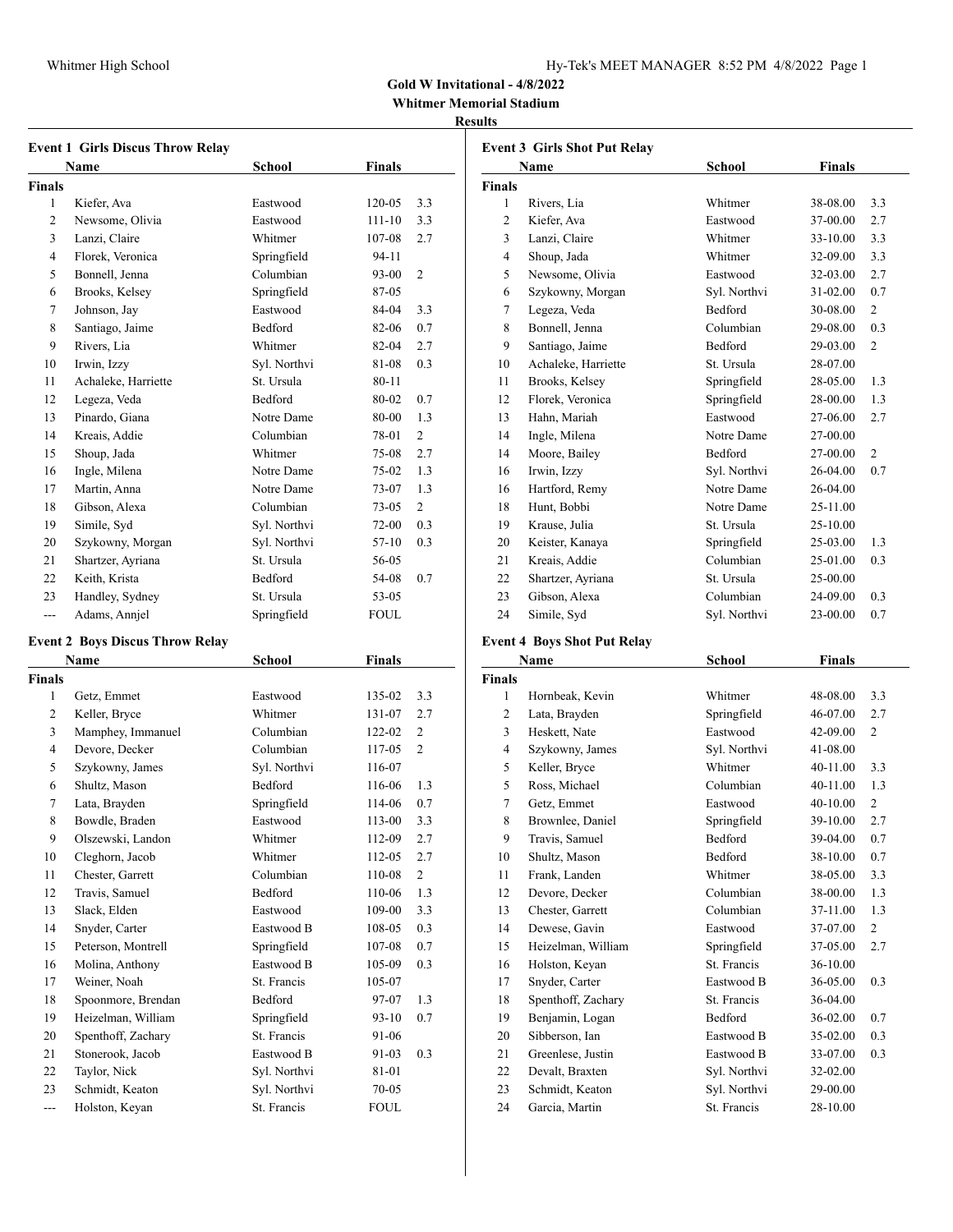**Whitmer Memorial Stadium**

## **Results**

| <b>Event 5 Girls High Jump Relay</b> |                                      |                |               |                |  |
|--------------------------------------|--------------------------------------|----------------|---------------|----------------|--|
|                                      | Name                                 | School         | Finals        |                |  |
| <b>Finals</b>                        |                                      |                |               |                |  |
| 1                                    | Nel, Kiana                           | Notre Dame     | 4-11.00       |                |  |
| 2                                    | Stevenson, Maisy                     | Eastwood       | 4-09.00       | 2.7            |  |
| 2                                    | Mason, Jessica                       | Springfield    | 4-09.00       | 3.3            |  |
| 4                                    | Smith, Lexi                          | Columbian      | 4-07.25       | 1.3            |  |
| 5                                    | Mullholand, Lilly                    | Eastwood       | 4-07.00       | 2.7            |  |
| 5                                    | Taylor, Kalaia                       | Springfield    | 4-07.00       | 3.3            |  |
| 5                                    | Hansen, June                         | St. Ursula     | 4-07.00       |                |  |
| 8                                    | Thomas, Elizabeth                    | Syl. Northvi   | 4-05.00       | 0.7            |  |
| 8                                    | Kukiela, Carlie                      | Notre Dame     | 4-05.00       |                |  |
| 8                                    | Spencer, Jessica                     | Syl. Northvi   | 4-05.00       | 0.7            |  |
| 8                                    | Stevens, Martina                     | Whitmer        | 4-05.00       | $\overline{2}$ |  |
| 12                                   | Esser, Kadence                       | Bedford        | 4-03.00       | 0.3            |  |
| 12                                   | Brown, Emma                          | Springfield    | 4-03.00       | 3.3            |  |
| 12                                   | Thomas, Haven                        | Whitmer        | 4-03.00       | 2              |  |
| 12                                   | Poll, Dallas                         | Columbian      | 4-03.00       | 1.3            |  |
| 12                                   | Kynard, Nicole                       | Whitmer        | 4-03.00       | 2              |  |
| 17                                   | Brazier, Ariana                      | Syl. Northvi   | 4-00.00       | 0.7            |  |
| 17                                   | Blust, Mia                           | Columbian      | 4-00.00       | 1.3            |  |
| 17                                   | VanEeckhoutte, Raegan                | <b>Bedford</b> | 4-00.00       | 0.3            |  |
| 17                                   | Hartman, Addie                       | Eastwood       | 4-00.00       | 2.7            |  |
| 17                                   | Thebeau, Hannah                      | St. Ursula     | 4-00.00       |                |  |
| 17                                   | Destatte, Taylor                     | <b>Bedford</b> | 4-00.00       | 0.3            |  |
| ---                                  | Donnelly, Payton                     | St. Ursula     | NH            |                |  |
|                                      |                                      |                |               |                |  |
|                                      | <b>Event 6 Boys High Jump Relay</b>  |                |               |                |  |
|                                      | Name                                 | School         | Finals        |                |  |
| <b>Finals</b>                        |                                      |                |               |                |  |
| 1                                    | Meyer, Jacob                         | Eastwood       | 6-02.00       | 3.3            |  |
| 2                                    | Gooding, Brady                       | Columbian      | 5-08.00       | 2.7            |  |
| $\overline{c}$                       | Niedzwiecki, Jacob                   | Whitmer        | 5-08.00       | 2              |  |
| 4                                    | Scheiber, Mitch                      | Columbian      | 5-06.00       | 2.7            |  |
| 5                                    | Balla, Collin                        | Bedford        | 5-03.00       | 2              |  |
| 5                                    | Lewis, Andre                         | Eastwood       | 5-03.00       | 3.3            |  |
| 5                                    | Frank, Logan                         | Whitmer        | 5-03.00       | $\overline{c}$ |  |
| 8                                    | Cartlidge, Dandre                    | Whitmer        | 5-00.00       | $\overline{2}$ |  |
| 8                                    | Horton, Traven                       | St. Francis    | 5-00.00       | 1.3            |  |
| 8                                    | Sellers, Alex                        | Springfield    | 5-00.00       | 0.5            |  |
| 8                                    | Bonnell, Brady                       | Columbian      | 5-00.00       | 2.7            |  |
| 8                                    | Oliver, Dayquan                      | Eastwood       | 5-00.00       | 3.3            |  |
| 8                                    | Crape, Bobby                         | St. Francis    | 5-00.00       | 1.3            |  |
| 8                                    | Neary, Josh                          | St. Francis    | 5-00.00       | 1.3            |  |
| 8                                    | Fineske, Andrew                      |                |               | 0.5            |  |
|                                      |                                      | Syl. Northvi   | 5-00.00       |                |  |
| ---                                  | Cunningham, Markari                  | Springfield    | NΗ            |                |  |
| ---                                  | Suon, Addison                        | Syl. Northvi   | NΗ            |                |  |
|                                      | Ulery, Sawyer                        | Bedford        | NΗ            |                |  |
|                                      | Adams, Aaron                         | Springfield    | NH            |                |  |
| ---                                  | Clausius, Jackson                    | Syl. Northvi   | NΗ            |                |  |
|                                      | <b>Event 7 Boys Pole Vault Relay</b> |                |               |                |  |
|                                      | Name                                 | School         | <b>Finals</b> |                |  |
| <b>Finals</b>                        |                                      |                |               |                |  |
| 1                                    | Niedzwiecki, Jacob                   | Whitmer        | 15-00.00      | 3.3            |  |

| uns           |                                       |               |                      |                |
|---------------|---------------------------------------|---------------|----------------------|----------------|
| 2             | Espinoza, Zach                        | Whitmer       | 14-00.00             | 3.3            |
| 3             | Hesselbart, Dalton                    | Eastwood      | 13-06.00             | 2.7            |
| 4             | Dotson, Nathan                        | Bedford       | 11-06.00             | 2              |
| 5             | Hoelter, Hayden                       | Eastwood      | 11-00.00             | 2.7            |
| 6             | Beck, Alexander                       | Bedford       | $10 - 00.00$         | 2              |
| 6             | Scheiber, Mitch                       | Columbian     | 10-00.00             | 1              |
| 6             | Rivas-Hamp, Roberto                   | St. Francis   | $10 - 00.00$         | 2              |
| 9             | Dao, Trenton                          | Springfield   | 9-00.25              | 1              |
| 10            | Jacobs, Jonah                         | Syl. Northvi  | $9 - 00.00$          |                |
| 10            | Good, Eli                             | Eastwood      | 9-00.00              | 2.7            |
| 10            | Hutchen, T.J.                         | Whitmer       | 9-00.00              | 3.3            |
| 13            | Pollock, Greyson                      | St. Francis   | 8-00.00              | 2              |
| 13            | Miklovic, Trent                       | Columbian     | 8-00.00              | $\mathbf{1}$   |
| 13            | Birr, Jacob                           | St. Francis   | 8-00.00              | 2              |
| $---$         | Vrooman, Carter                       | Syl. Northvi  | ΝH                   |                |
| $\frac{1}{2}$ | Lehman, Grey                          | Syl. Northvi  | NΗ                   |                |
|               |                                       |               |                      |                |
|               | <b>Event 8 Girls Pole Vault Relay</b> |               |                      |                |
|               | Name                                  | <b>School</b> | <b>Finals</b>        |                |
| <b>Finals</b> |                                       |               |                      |                |
| 1             | Sabo, Julia                           | Eastwood      | 10-06.00             | 3.3            |
| 2             | Mason, Jessica                        | Springfield   | $9 - 00.00$          | 2.7            |
| 3             | Baidel, Liberty                       | Whitmer       | 8-06.00              | 1.5            |
| 3             | Asselin, Rebekah                      | Bedford       | 8-06.00              | 1.5            |
| 3             | Buskirk, Audrey                       | Columbian     | 8-06.00              | $\overline{c}$ |
| 6             | Henline, Kyrie                        | Eastwood      | 8-00.00              | 3.3            |
| 6             | Eddy, Samara                          | Columbian     | 8-00.00              | $\overline{c}$ |
| 8             | Dodson, Elise                         | Springfield   | 7-06.00              | 2.7            |
| 8             | Smothers, Emily                       | Syl. Northvi  | 7-06.00              | $\mathbf{1}$   |
| 10            | Mason, Kathryn                        | Springfield   | 6-06.25              | 2.7            |
| 11            | Busdeker, Gianna                      | Columbian     | 6-06.00              | 2              |
| 11            | Niedzwiecki, Kylie                    | Whitmer       | 6-06.00              | 1.5            |
| 11            | Moussaed, Jaden                       | Bedford       | 6-06.00              | 1.5            |
| 11            | Jared, Joelle                         | Eastwood      | 6-06.00              | 3.3            |
| ---           | Dearsman, Molly                       | Whitmer       | NH                   |                |
| ---           | Gawle, Chaylee                        | Syl. Northvi  | NH                   |                |
| ---           | Stevens, Alex                         | Syl. Northvi  | NH                   |                |
|               | <b>Event 9 Boys Long Jump Relay</b>   |               |                      |                |
|               |                                       |               |                      |                |
|               | <b>Name</b>                           | <u>School</u> | <b>Finals</b>        |                |
| Finals<br>1   | Williams, Jalen                       | St. Francis   | 20-07.50             | 2              |
| $\mathbf{1}$  | Moore, Donte                          | Whitmer       | 20-07.50             | 3.3            |
| 3             | Adams, Aaron                          | Springfield   | 20-06.50             | 2.7            |
| 4             | Frank, Logan                          | Whitmer       | 20-03.25             | 3.3            |
| 5             | Lewis, Kevin                          | Eastwood      |                      | 1.3            |
| 6             | Miller, Taylen                        | Springfield   | 19-10.00<br>19-07.50 | 2.7            |
| 7             |                                       | Columbian     |                      |                |
| 8             | Bonnell, Brady<br>Shabazz, Alijah     | Whitmer       | 19-06.00             | 0.3<br>3.3     |
|               |                                       |               | 19-03.75             |                |
| 9             | Koprowski-Kistner, Bryce              | Eastwood      | 18-06.25             | 1.3            |
| 10            | Thomesek, Kaydn                       | Syl. Northvi  | 18-04.25             | 0.7            |
| 11            | Platz, Nash                           | St. Francis   | 18-02.25             | $\overline{c}$ |
| 12            | Scheiber, Mitch                       | Columbian     | 17-09.00             | 0.3            |
| 13            | Abbas, Mazin                          | Syl. Northvi  | 17-08.50             | 0.7            |
| 14            | Przybylski, Owen                      | Bedford       | 17-07.25             |                |
| 15            | Fletcher-Johnson, Javon               | Springfield   | 17-07.00             | 2.7            |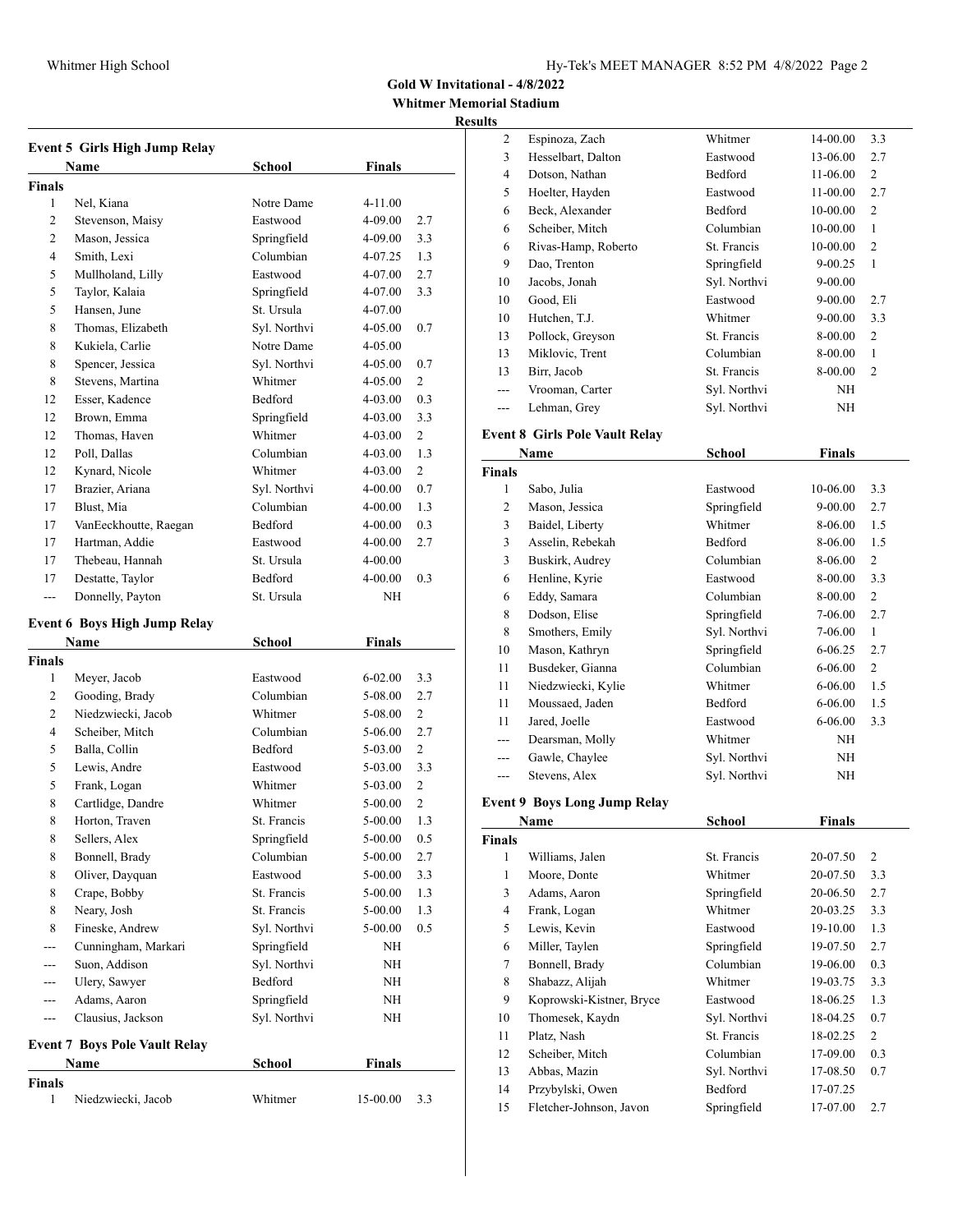| 1y-Tek's MEET MANAGER 8:52 PM 4/8/2022 Page 3 |  |  |  |
|-----------------------------------------------|--|--|--|
|-----------------------------------------------|--|--|--|

**Whitmer Memorial Stadium**

### **Result**

|               | Finals  (Event 9 Boys Long Jump Relay)  |                |               |                |
|---------------|-----------------------------------------|----------------|---------------|----------------|
|               | Name                                    | <b>School</b>  | <b>Finals</b> |                |
| 15            | Crape, Bobby                            | St. Francis    | 17-07.00      | 2              |
| 17            | Oliver, Dayquan                         | Eastwood       | 17-05.00      | 1.3            |
| 18            | Fineske, Andrew                         | Syl. Northvi   | 17-04.75      | 0.7            |
| 19            | Eischen, Kaden                          | Bedford        | 16-11.00      |                |
| 20            | Rarrick, Kaden                          | Bedford        | 15-06.25      |                |
| 21            | Steinmetz, Coen                         | Columbian      | 14-08.50      | 0.3            |
|               | <b>Event 10 Girls Long Jump Relay</b>   |                |               |                |
|               | Name                                    | <b>School</b>  | <b>Finals</b> |                |
| <b>Finals</b> |                                         |                |               |                |
| 1             | Slater, Makayla                         | St. Ursula     | 15-09.50      | 3.3            |
| 2             | Taylor, Kalaia                          | Springfield    | 15-08.75      | 1.3            |
| 3             | Davis, Mackenzie                        | Columbian      | 15-08.25      | 2.7            |
| 4             | Vendemo, Audrey                         | St. Ursula     | 15-04.25      | 3.3            |
| 5             | Downs, Emma                             | Eastwood       | 15-01.75      | 2              |
| 6             | Hoelter, Mikayla                        | Eastwood       | 14-11.00      | $\overline{2}$ |
| 7             | Beck, Olivia                            | St. Ursula     | 14-10.50      | 3.3            |
| 8             | Gaulden, Farrah                         | Columbian      | 14-08.50      | 2.7            |
| 9             | Thomas, Haven                           | Whitmer        | 14-04.75      | 0.3            |
| 10            | Spencer, Jessica                        | Syl. Northvi   | 14-04.50      |                |
| 11            | Al-Zakwani, Mariam                      | Columbian      | 14-01.75      | 2.7            |
| 12            | Nel, Kiana                              | Notre Dame     | 13-10.50      | 0.7            |
| 13            | Brazier, Ariana                         | Syl. Northvi   | 13-10.25      |                |
| 14            | Stevens, Martina                        | Whitmer        | 13-09.75      | 0.3            |
| 15            | Kukiela, Carlie                         | Notre Dame     | 13-07.50      | 0.7            |
| 16            | Tracy, Jordan                           | Notre Dame     | 13-04.00      | 0.7            |
| 17            | Jensen, Jordan                          | Eastwood       | 13-02.50      | 2              |
| 18            | Dodson, Elise                           | Springfield    | 13-02.00      | 1.3            |
| 19            | Turnbough, Nadia                        | Springfield    | 12-07.75      | 1.3            |
| 20            | Collins, Sidney                         | Bedford        | 12-06.00      |                |
| 21            | Coleman, Nehemiah                       | Whitmer        | 12-02.50      | 0.3            |
| 22            | Davis, Sidney                           | Bedford        | 10-03.00      |                |
| 23            | Grace, Akyiah                           | <b>Bedford</b> | 9-01.50       |                |
| ---           | Bottles, Myranda                        | Syl. Northvi   | <b>FOUL</b>   |                |
|               | <b>Event 11 Girls Triple Jump Relay</b> |                |               |                |
|               | Name                                    | <b>School</b>  | Finals        |                |
| Finals        |                                         |                |               |                |
| $\mathbf{1}$  | Beck, Olivia                            | St. Ursula     | 31-00.25      | 2.7            |
| 2             | Mendoza, Kayla                          | Whitmer        | 29-05.00      | $\mathbf{2}$   |
| 3             | Graham, Megan                           | Eastwood       | 29-02.50      | 3.3            |
| 4             | Sandberg, Mallory                       | Eastwood       | 28-08.00      | 3.3            |
| 5             | Provo, Bella                            | Eastwood       | 28-03.25      | 3.3            |
| 6             | Cooper, Adrianna                        | Whitmer        | 28-02.75      | $\overline{c}$ |
| 7             | Eddy, Samara                            | Columbian      | 26-05.00      | 1.3            |
| 8             | Al-Zakwani, Mariam                      | Columbian      | 25-09.50      | 1.3            |
| 9             | Vendemo, Audrey                         | St. Ursula     | 25-02.00      | 2.7            |
| 10            | Brown, Emma                             | Springfield    | 24-08.50      | $\overline{c}$ |
| 11            | Czerniak, Diana                         | St. Ursula     | 24-03.00      | 2.7            |
| 12            | Tschanen, Rheanna                       | Columbian      | 23-09.50      | 1.3            |
| 13            | Williams, Lia                           | Whitmer        | 20-08.00      | $\mathbf{2}$   |
| ---           | Turnbough, Nadia                        | Springfield    | FOUL          |                |

| ults               |                                       |                      |               |                |
|--------------------|---------------------------------------|----------------------|---------------|----------------|
|                    | Event 12 Boys Triple Jump Relay       |                      |               |                |
|                    | Name                                  | School               | <b>Finals</b> |                |
| Finals             |                                       |                      |               |                |
| 1                  | Frank, Logan                          | Whitmer              | 39-09.50      | 3.3            |
| $\overline{c}$     | Shabazz, Alijah                       | Whitmer              | 38-04.50      | 3.3            |
| 3                  | Oliver, Dayquan                       | Eastwood             | 37-04.25      | 2.7            |
| 4                  | Moore, Donte                          | Whitmer              | 37-02.00      | 3.3            |
|                    |                                       | Eastwood             |               |                |
| 5                  | Koprowski-Kistner, Bryce              |                      | 36-02.50      | 2.7            |
| 6                  | Williams, Jalen                       | St. Francis          | 35-03.50      | 2              |
| 7                  | Rothenbuhler, Robby                   | Eastwood             | 34-10.50      | 2.7            |
| 8                  | Crape, Bobby                          | St. Francis          | 34-07.00      | $\overline{2}$ |
| 9                  | Sellers, Alex                         | Springfield          | 33-09.50      | 1.3            |
| 10                 | Dao, Trenton                          | Springfield          | 33-02.50      | 1.3            |
| 11                 | Logan, Ka'ron                         | Springfield          | 29-09.75      | 1.3            |
| 12                 | Platz, Nash                           | St. Francis          | 28-09.75      | 2              |
|                    | <b>Event 13 Girls Distance Medley</b> |                      |               |                |
|                    | Team                                  | Relay                | <b>Finals</b> |                |
|                    |                                       |                      |               |                |
| <b>Finals</b><br>1 |                                       |                      |               |                |
|                    | Bedford                               | А                    | 9:52.90       | 10             |
|                    | 1) Asselin, Rebekah                   | 2) Pisanti, Isabella |               |                |
|                    | 3) Robinson, Adelle                   | 4) Foster, Madison   |               |                |
| 2                  | Eastwood                              | А                    | 10:01.10      | 8              |
|                    | 1) Ward, Amelia                       | 2) Kiefer, Lila      |               |                |
|                    | 3) Firsdon, Kayden                    | 4) Emch, Leah        |               |                |
| 3                  | Notre Dame Academy                    | А                    | 10:13.70      | 6              |
|                    | 1) Hoyt, Tessa                        | 2) Anderson, Ja'Nya  |               |                |
|                    | 3) Chryst, Natalie                    | 4) Kuh, Lucile       |               |                |
| 4                  | Columbian                             | А                    | 10:17.20      | $\overline{4}$ |
|                    | 1) Woessner, Ali                      | 2) Cole, Lydia       |               |                |
|                    | 3) Blust, Mia                         | 4) Bowles, Annalyce  |               |                |
| 5                  | Whitmer                               | А                    | 10:28.90      | 2              |
|                    | 1) Kozak, Kelsey                      | 2) Cooper, Adrianna  |               |                |
|                    | 3) Rutledge, Rachel                   | 4) Mendoza, Kayla    |               |                |
| 6                  | Syl. Northview                        | А                    | 11:16.70      | 1              |
|                    | 1) Brighty, Harper                    | 2) Thomas, Talitha   |               |                |
|                    | 3) Taylor, Nicole                     | 4) Lavalette, Kate   |               |                |
| 7                  | St. Ursula Academy                    | А                    | 11:46.20      |                |
|                    | 1) Diller, Aubrey                     | 2) Slater, Makayla   |               |                |
|                    | 3) Gilley, Lexi                       | 4) Riley, Devyn      |               |                |
| 8                  | Springfield                           | А                    | 12:04.60      |                |
|                    | 1) Hickman, Meghan                    | 2) Jornyoun, Sianeh  |               |                |
|                    | 3) Hunt, Miyaela                      | 4) Eckhart, Maddie   |               |                |
|                    |                                       |                      |               |                |
|                    | <b>Event 14 Boys Distance Medley</b>  |                      |               |                |
|                    | Team                                  | Relay                | <b>Finals</b> |                |
| Finals             |                                       |                      |               |                |
| 1                  | St. Francis                           | А                    | 8:04.00       | 10             |
|                    | 1) Gomez, Dylan                       | 2) De La Cruz, Jose  |               |                |
|                    | 3) Malek, Ben                         | 4) Cope, Ethan       |               |                |
| 2                  | Bedford                               | А                    | 8:07.50       | 8              |
|                    | 1) Balla, Collin                      | 2) Dotson, Nathan    |               |                |

3) Kochendoerfer, Caleb 4) Ortiz, Alexander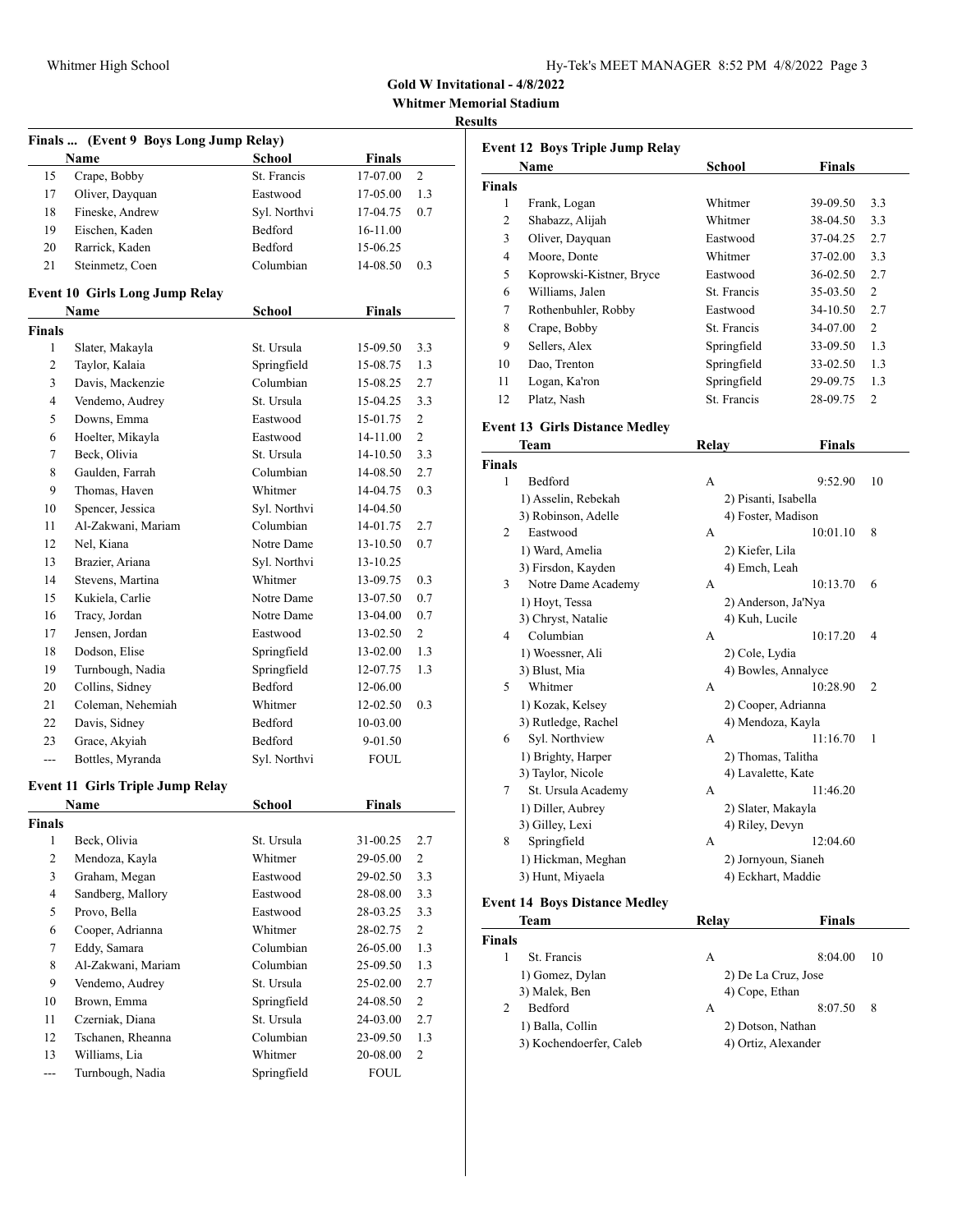# **Whitmer Memorial Stadium**

#### **Results**

|               | Finals  (Event 14 Boys Distance Medley)   |                                        |               |                |
|---------------|-------------------------------------------|----------------------------------------|---------------|----------------|
|               | Team                                      | Relay                                  | <b>Finals</b> |                |
| 3             | Eastwood                                  | A                                      | 8:18.10       | 6              |
|               | 1) Ramsey, Xander                         | 2) Johnson, Wes                        |               |                |
|               | 3) Good, Devin                            | 4) Jay, Cory                           |               |                |
| 4             | Syl. Northview                            | A                                      | 8:26.60       | 4              |
|               | 1) Losey, Gavin                           | 2) Crago, Brad                         |               |                |
|               | 3) Odonnell, Ryan                         | 4) Hubbard, Brody                      |               |                |
| 5             | Whitmer                                   | A                                      | 8:27.50       | 2              |
|               | 1) Engard, Ryan                           | 2) Deiley, Jimmy                       |               |                |
|               | 3) Jackson, Wesley                        | 4) Sakowski, Tyler                     |               |                |
| 6             | Columbian                                 | A                                      | 9:25.40       | 1              |
|               | 1) Perez, Joaquin                         | 2) Hook, Ryan                          |               |                |
|               | 3) Steinmetz, Coen                        | 4) Owens, Teddy                        |               |                |
| 7             | Springfield                               | A                                      | 9:29.80       |                |
|               | 1) Sosbe, Hudson                          | 2) Martinez, Amari                     |               |                |
|               | 3) Grinter, Jamai                         | 4) Altman, Maddox                      |               |                |
| 8             | Eastwood B                                | А                                      | 9:48.20       |                |
|               | 1) O'Brien, A.J.                          | 2) Perry, Logan                        |               |                |
|               | 3) Moorman, Jack                          | 4) Schramm, Connor                     |               |                |
|               | Event 15 Girls 3200 Meter Run             |                                        |               |                |
|               | Name                                      | School                                 | <b>Finals</b> |                |
| <b>Finals</b> |                                           |                                        |               |                |
| 1             | Sancrant, Lauren                          | Bedford                                | 11:54.62      | 10             |
| 2             | Sponaugle, Haley                          | Eastwood                               | 12:18.24      | 8              |
| 3             | Gomez, Hailey                             | Notre Dame                             | 12:20.78      | 6              |
| 4             | Weingart, Kelsie                          | Columbian                              | 12:30.58      | 4              |
| 5             | Ray, Lorilei                              | Whitmer                                | 12:58.26      | 2              |
| 6             | Szczechowski, Samantha                    | St. Ursula                             | 13:00.23      | 0.5            |
| 6             | Nuber, Ada                                | Springfield                            | 13:00.23      | 0.5            |
| 8             | Ahrendt, Emily                            | Syl. Northvi                           | 13:04.25      |                |
|               |                                           |                                        |               |                |
|               | Event 16 Boys 3200 Meter Run              |                                        |               |                |
|               | Name                                      | School                                 | <b>Finals</b> |                |
| <b>Finals</b> |                                           |                                        |               |                |
| 1             | Dykema, Logan                             | St. Francis                            | 9:59.61       | 10             |
| 2             | Schlueter, Dominic                        | Springfield                            | 10:05.68      | 8              |
| 3             | Qian, Oliver                              | Syl. Northvi                           | 10:25.90      | 6              |
| 4             | Albert, Alex                              | Columbian                              | 10:53.86      | 4              |
| 5             | Mulherin, Joshua                          | Whitmer                                | 10:59.36      | $\overline{c}$ |
| 6             | Ortiz, Aidan                              | Bedford                                | 11:14.62      | 1              |
| 7             | Stewart, John                             | Eastwood                               | 11:47.77      |                |
|               | Event 17 Girls 4x100 Meter Shuttle Hurdle |                                        |               |                |
|               | Team                                      | Relav                                  | <b>Finals</b> |                |
| <b>Finals</b> |                                           |                                        |               |                |
| 1             | Whitmer                                   | A                                      | 1:12.49       | 10             |
|               | 1) Kynard, Nicole                         |                                        |               |                |
|               | 3) Garrett, Azurie                        | 2) Thomas, Haven<br>4) Baidel, Liberty |               |                |
| 2             | Eastwood                                  | A                                      | 1:12.57       | 8              |
|               | 1) Might, Reilly                          | 2) Jensen, Jordan                      |               |                |
|               |                                           |                                        |               |                |

3) Sandberg, Mallory 4) Haas, Aubrey

3 Columbian A 1:15.44 6 1) Al-Zakwani, Mariam 2) Morrison, Ana 3) Eddy, Samara (4) Gaulden, Farrah

|    | ı stadıum           |   |                       |    |
|----|---------------------|---|-----------------------|----|
| 4  | Notre Dame Academy  | А | 1:15.59               | 4  |
|    | 1) Peppel, Ella     |   | 2) Malek, Macey       |    |
|    | 3) Moore, Joelle    |   | 4) Diggins, Kaitlyn   |    |
| 5. | Syl. Northview      | А | 1:17.34               | 2  |
|    | 1) Greiner, Gionna  |   | 2) Smithers, Kristina |    |
|    | 3) Smithers, Maria  |   | 4) Kille, Chloe       |    |
| 6  | St. Ursula Academy  | А | 1:18.26               | -1 |
|    | 1) Beck, Olivia     |   | 2) Slater, Makenzi    |    |
|    | 3) Donnelly, Payton |   | 4) Harrison, Anna     |    |
| 7  | Springfield         | А | 1:28.74               |    |
|    | 1) Copley, Kaylin   |   | 2) Jornyoun, Sianeh   |    |
|    | 3) Hunt, Miyaela    |   | 4) Brown, Emma        |    |
|    |                     |   |                       |    |

### **Event 18 Boys 4x110 Meter Shuttle Hurdle**

| <b>Team</b>                 |   | <b>Finals</b>                                                                                                            |                                           |
|-----------------------------|---|--------------------------------------------------------------------------------------------------------------------------|-------------------------------------------|
| <b>Finals</b>               |   |                                                                                                                          |                                           |
| Whitmer                     | А | 1:04.84                                                                                                                  | 10                                        |
| 1) Taylor, Avery            |   |                                                                                                                          |                                           |
| 3) Boyd, Grant              |   |                                                                                                                          |                                           |
| St. Francis                 | А | 1:05.80                                                                                                                  | 8                                         |
| 1) Conner, Myron            |   |                                                                                                                          |                                           |
| 3) Neary, Josh              |   |                                                                                                                          |                                           |
| Eastwood                    | А | 1:13.66                                                                                                                  | 6                                         |
| 1) Koprowski-Kistner, Bryce |   |                                                                                                                          |                                           |
| 3) Poiry, Jesse             |   |                                                                                                                          |                                           |
| <b>Bedford</b>              | А | 1:19.99                                                                                                                  | 4                                         |
| 1) Ulery, Sawyer            |   |                                                                                                                          |                                           |
| 3) Semelka, Reid            |   |                                                                                                                          |                                           |
|                             |   | Relay<br>2) Frank, Logan<br>4) Allen, Ty<br>2) Sanders, TeLir<br>2) Lewis, Andre<br>4) Mason, Andon<br>2) Ulery, Preston | 4) Momolu, Harry<br>4) Smolenski, Preston |

### **Event 19 Girls 100 Meter Dash**

|               | Name                | School         | Finals |                |
|---------------|---------------------|----------------|--------|----------------|
| <b>Finals</b> |                     |                |        |                |
|               | Scott, Maira        | Springfield    | 12.09  | 10             |
| 2             | Jones, Khamani      | Whitmer        | 12.97  | 8              |
| 3             | Bottles, Myranda    | Syl. Northvi   | 13.01  | 6              |
| 4             | Goyal, Vaibhavi     | Notre Dame     | 13.19  | $\overline{4}$ |
| 5             | Rodriguez, Kennidee | St. Ursula     | 13.43  | 2              |
| 6             | Davis, Mackenzie    | Columbian      | 13.51  |                |
| 7             | Sabo, Julia         | Eastwood       | 13.71  |                |
| 8             | Scheuer, Madilynn   | <b>Bedford</b> | 15.34  |                |

## **Event 20 Boys 100 Meter Dash**

|               | Name              | School         | Finals |                |
|---------------|-------------------|----------------|--------|----------------|
| <b>Finals</b> |                   |                |        |                |
|               | Langston, Brandon | Springfield    | 11.34  | 10             |
| 2             | Burke, Tommy      | Syl. Northvi   | 11.43  | 8              |
| 3             | Limes, Jake       | Eastwood       | 11.67  | 6              |
| 4             | Hudgins, Alonzo   | Whitmer        | 11.85  | 4              |
| 5             | Williams, Jalen   | St. Francis    | 12.07  | $\overline{c}$ |
| 6             | Przybylski, Owen  | <b>Bedford</b> | 12.36  | 1              |
| 7             | Hook, Ryan        | Columbian      | 13.13  |                |
| 8             | Kiefer, Cole      | Eastwood B     | 13.26  |                |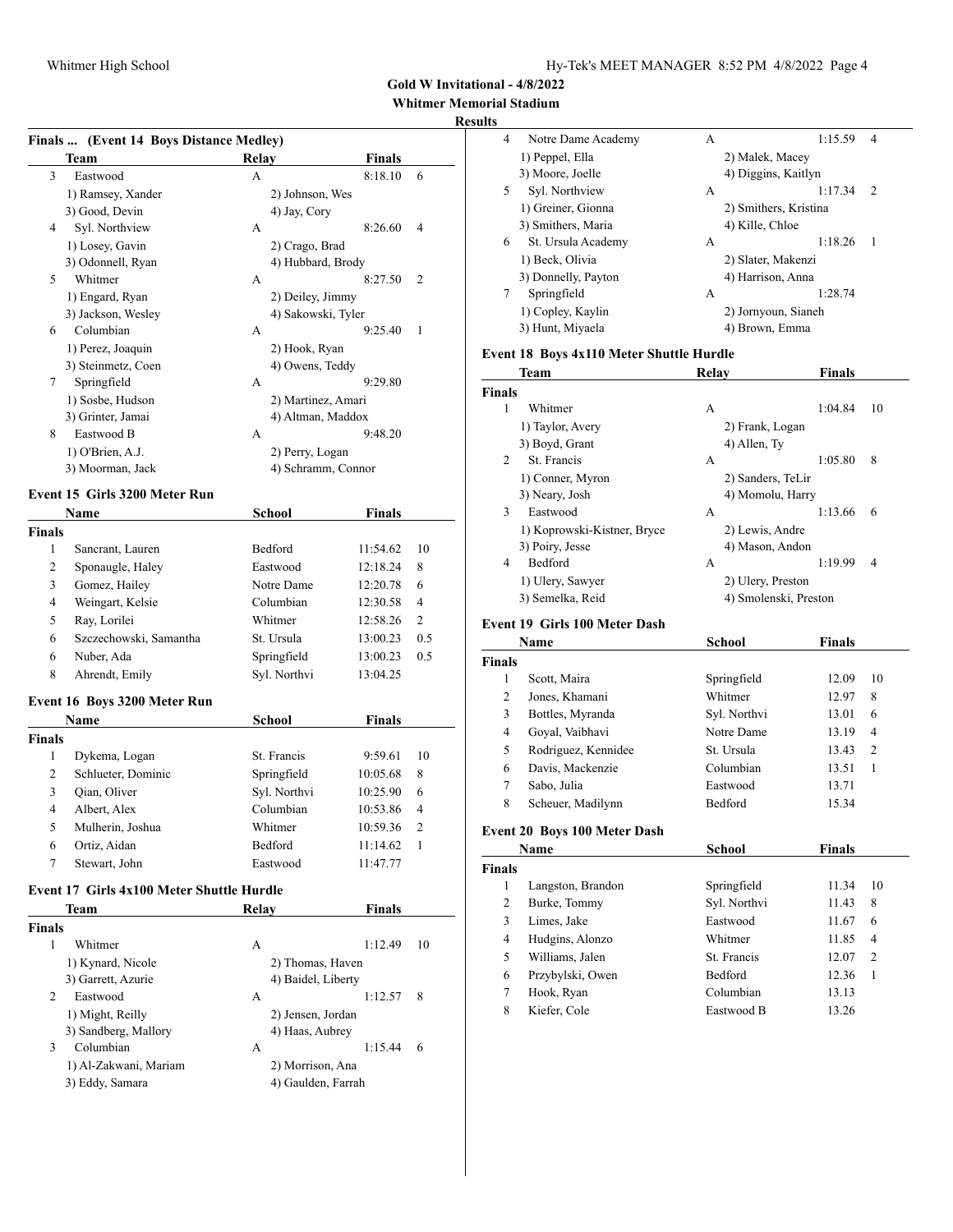# **Whitmer Memorial Stadium**

# **Resu**

|                | Event 21 Girls 4x200 Meter Relay |       |                        |                |
|----------------|----------------------------------|-------|------------------------|----------------|
|                | Team                             | Relay | Finals                 |                |
| <b>Finals</b>  |                                  |       |                        |                |
| 1              | Syl. Northview                   | A     | 1:47.29                | 10             |
|                | 1) Aloi, Morgan                  |       | 2) Roberts, Maley      |                |
|                | 3) Muir, Isabella                |       | 4) Bottles, Myranda    |                |
| $\mathfrak{D}$ | Columbian                        | A     | 1:51.40                | 8              |
|                | 1) Free, Caitlyn                 |       | 2) Davis, Mackenzie    |                |
|                | 3) Cole, Lydia                   |       | 4) Smith, Lexi         |                |
| 3              | St. Ursula Academy               | A     | 1:52.39                | 6              |
|                | 1) Slater, Makayla               |       | 2) Thebeau, Hannah     |                |
|                | 3) DeFoe, Grace                  |       | 4) Rodriguez, Kennidee |                |
| 4              | Eastwood                         | A     | 1:55.18                | 4              |
|                | 1) Hoelter, Mikayla              |       | 2) Mullholand, Lilly   |                |
|                | 3) Provo, Bella                  |       | 4) Downs, Emma         |                |
| 5              | Springfield                      | A     | 1:57.11                | $\overline{c}$ |
|                | 1) Hodges, Amaya                 |       | 2) Turnbough, Nadia    |                |
|                | 3) Scott, Evalyn                 |       | 4) Jornyoun, Sianeh    |                |
| 6              | Whitmer                          | A     | 2:00.77                | 1              |
|                | 1) Willis, Jada                  |       | 2) Wilcox, Brianna     |                |
|                | 3) Williams, Lia                 |       | 4) Smith, Aniyah       |                |
|                | Notre Dame Academy               | A     | DO                     |                |
|                | 1) Edwards, Savannah             |       | 2) Tracy, Jordan       |                |
|                | 3) Wilhelm, Marley               |       | 4) Kukiela, Carlie     |                |

### **Event 22 Boys 4x200 Meter Relay**

|        | <b>Team</b>             | Relav             | Finals                    |    |
|--------|-------------------------|-------------------|---------------------------|----|
| Finals |                         |                   |                           |    |
| 1      | Whitmer                 | A                 | 1:33.91                   | 10 |
|        | 1) Covington, Jayden    |                   | 2) Cartlidge, Dandre      |    |
|        | 3) Shabazz, Alijah      | 4) Moore, Donte   |                           |    |
| 2      | Springfield             | A                 | 8<br>1:36.69              |    |
|        | 1) Martinez, Amari      |                   | 2) Jornyoun, James        |    |
|        | 3) Cook, Donovan        | 4) James, William |                           |    |
| 3      | Syl. Northview          | A                 | 1:36.80<br>6              |    |
|        | 1) Boyer, Asher         | 2) Cody, Conner   |                           |    |
|        | 3) Fineske, Andrew      | 4) Crago, Brad    |                           |    |
| 4      | Eastwood                | A                 | 1:37.56<br>4              |    |
|        | 1) Haar, Noah           |                   | 2) Sanchez, Kaiden        |    |
|        | 3) Lewis, Andre         | 4) Limes, Jake    |                           |    |
| 5      | St. Francis             | A                 | 1:38.46<br>$\overline{c}$ |    |
|        | 1) Chamberlin, Mason    | 2) Bond, Nolan    |                           |    |
|        | 3) Viertlebeck, Jack    | 4) Smith, Makhi   |                           |    |
| 6      | Bedford                 | A                 | 1:46.00<br>1              |    |
|        | 1) Kochendoerfer, Caleb |                   | 2) Beck, Alexander        |    |
|        | 3) Semelka, Reid        | 4) Dotson, Nathan |                           |    |

#### **Event 23 Girls 1600 Meter Run**

|               | Name            | School         | <b>Finals</b> |                |
|---------------|-----------------|----------------|---------------|----------------|
| <b>Finals</b> |                 |                |               |                |
|               | Foster, Madison | <b>Bedford</b> | 5:15.14       | 10             |
| 2             | Quicker, Kylee  | St. Ursula     | 5:43.44       | 8              |
| 3             | Kuh, Lucile     | Notre Dame     | 5:44.59       | 6              |
| 4             | Poll, Dallas    | Columbian      | 5:48.60       | $\overline{4}$ |
| 5             | Ramsey, Z       | Eastwood       | 5:51.35       |                |

| ılts           |                                         |                |               |                          |
|----------------|-----------------------------------------|----------------|---------------|--------------------------|
| 6              | Kozak, Kelsey                           | Whitmer        | 6:11.72       | 1                        |
| 7              | Genide, Natalie                         | Syl. Northvi   | 6:22.65       |                          |
| 8              | Landis, Ellie                           | Springfield    | 7:35.71       |                          |
|                | Event 24 Boys 1600 Meter Run            |                |               |                          |
|                | <b>Name</b>                             | <b>School</b>  | Finals        |                          |
| <b>Finals</b>  |                                         |                |               |                          |
| 1              | Winkler, Rylan                          | St. Francis    | 4:42.29       | 10                       |
| 2              | Urbina. Ben                             | Syl. Northvi   | 4:43.31       | 8                        |
| 3              | Ortiz, Alexander                        | <b>Bedford</b> | 4:45.12       | 6                        |
| 4              | Jay, Cory                               | Eastwood       | 4:51.57       | 4                        |
| 5              | Fox. Eric                               | Springfield    | 4:52.19       | 2                        |
| 6              | Newlove, Cole                           | Columbian      | 5:00.57       | 1                        |
| 7              | Bal, Peyton                             | Whitmer        | 5:13.44       |                          |
|                | Event 25 Girls 400 Meter Dash           |                |               |                          |
|                | Name                                    | <b>School</b>  | Finals        |                          |
| Finals         |                                         |                |               |                          |
| 1              | Scott, Maira                            | Springfield    | 57.45         | 10                       |
| 2              | DeFoe, Grace                            | St. Ursula     | 1:00.89       | 8                        |
| 3              | Aloi, Morgan                            | Syl. Northvi   | 1:01.71       | 6                        |
| 4              | Smith, Lexi                             | Columbian      | 1:02.42       | 4                        |
| 5              | Stevenson, Maisy                        | Eastwood       | 1:05.94       | 2                        |
| 6              | Loubser, Izabella                       | Bedford        | 1:13.17       | 1                        |
| 7              | Stephens, Paige                         | Notre Dame     | 1:14.20       |                          |
|                | <b>Event 26 Boys 400 Meter Dash</b>     |                |               |                          |
|                | Name                                    | <b>School</b>  | <b>Finals</b> |                          |
| Finals         |                                         |                |               |                          |
| 1              | Hudgins, Alonzo                         | Whitmer        | 52.77         | 10                       |
| 2              | Balla, Collin                           | Bedford        | 53.41         | 8                        |
| 3              | Gooding, Brady                          | Columbian      | 53.51         | 6                        |
| 4              | Adams, Aaron                            | Springfield    | 53.87         | 4                        |
| 5              | Borland, Duncan                         | St. Francis    | 54.08         | 2                        |
| 6              | Clark, Ian                              | Syl. Northvi   | 56.71         | 1                        |
| 7              | Ramsey, Xander                          | Eastwood       | 57.03         |                          |
|                | <b>Event 27 Girls 300 Meter Hurdles</b> |                |               |                          |
|                | Name                                    | School         | <b>Finals</b> |                          |
| Finals         |                                         |                |               |                          |
| $\mathbf{1}$   | Gaulden, Farrah                         | Columbian      | 48.99         | 10                       |
| $\sqrt{2}$     | Garrett, Azurie                         | Whitmer        | 50.41         | 8                        |
| $\mathfrak{Z}$ | Haas, Aubrey                            | Eastwood       | 50.51         | 6                        |
| 4              | Peppel, Ella                            | Notre Dame     | 51.57         | 4                        |
| 5              | Smithers, Maria                         | Syl. Northvi   | 52.09         | $\mathfrak{2}$           |
| 6              | Schroeder, Kaylin                       | Bedford        | 54.65         | 1                        |
| $\tau$         | Donnelly, Payton                        | St. Ursula     | 56.93         |                          |
| 8              | Hunt, Miyaela                           | Springfield    | 59.48         |                          |
|                | <b>Event 28 Boys 300 Meter Hurdles</b>  |                |               |                          |
|                | Name                                    | <b>School</b>  | Finals        |                          |
| <b>Finals</b>  |                                         |                |               |                          |
| 1              | Allen, Ty                               | Whitmer        | 41.32         | 10                       |
| $\sqrt{2}$     | Newlove, Jack                           | Columbian      | 41.80         | 8                        |
| $\mathfrak{Z}$ | Neary, Josh                             | St. Francis    | 44.55         | 6                        |
| $\overline{4}$ | Poiry, Jesse                            | Eastwood       | 44.95         | $\overline{\mathcal{A}}$ |
| 5              | Ulery, Sawyer                           | Bedford        | 45.81         | $\sqrt{2}$               |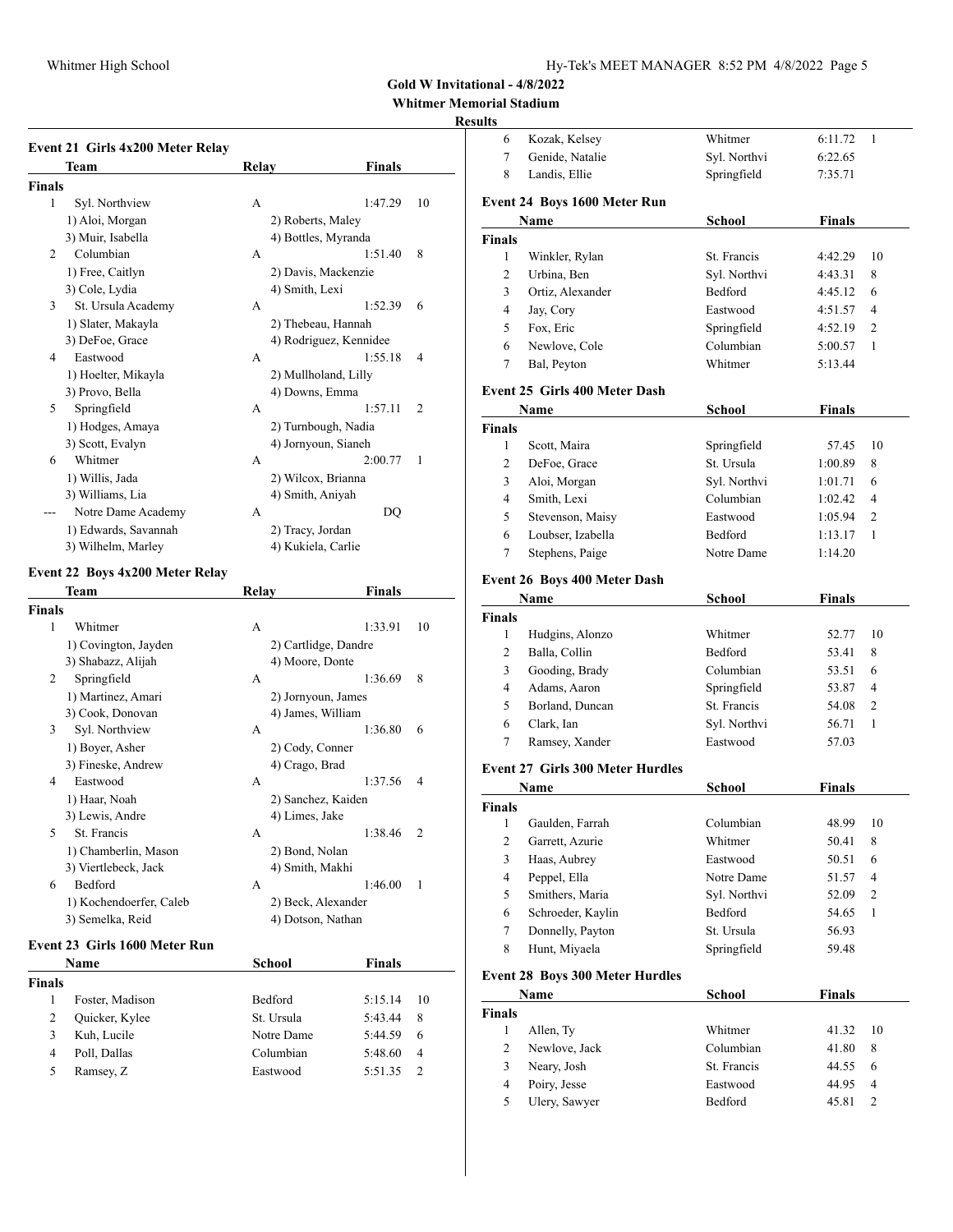**Whitmer Memorial Stadium**

### **Results**

| Finals  (Event 28 Boys 300 Meter Hurdles) |                                         |                         |                    |                |
|-------------------------------------------|-----------------------------------------|-------------------------|--------------------|----------------|
|                                           | Name                                    | School                  | Finals             |                |
| 6                                         | Kuhlman, Vincent                        | Syl. Northvi            | 47.85              | 1              |
| 7                                         | Grinter, Jamai                          | Springfield             | 49.93              |                |
|                                           | Event 29 Girls 800 Meter Run            |                         |                    |                |
|                                           |                                         |                         | <b>Finals</b>      |                |
|                                           | Name                                    | <b>School</b>           |                    |                |
| <b>Finals</b><br>1                        |                                         | St. Ursula              |                    | 10             |
| 2                                         | Steinmetz, Anna<br>Asselin, Rebekah     | Bedford                 | 2:24.83<br>2:25.98 | 8              |
| 3                                         | Brighty, Harper                         | Syl. Northvi            | 2:28.80            | 6              |
| 4                                         | Chryst, Natalie                         | Notre Dame              | 2:33.56            | 4              |
| 5                                         | Aigler, Caleigh                         | Columbian               | 2:36.37            | 2              |
| 6                                         | Mendoza, Kayla                          | Whitmer                 | 2:40.71            | 1              |
| 7                                         | Baum, Talia                             | Eastwood                |                    |                |
| 8                                         |                                         |                         | 2:45.67<br>2:50.22 |                |
|                                           | Hodges, Amaya                           | Springfield             |                    |                |
|                                           | Event 30 Boys 800 Meter Run             |                         |                    |                |
|                                           | Name                                    | <b>School</b>           | <b>Finals</b>      |                |
| <b>Finals</b>                             |                                         |                         |                    |                |
| 1                                         | Cope, Ethan                             | St. Francis             | 2:00.74            | 10             |
| 2                                         | Losey, Gavin                            | Syl. Northvi            | 2:08.18            | 8              |
| 3                                         | Good, Devin                             | Eastwood                | 2:09.38            | 6              |
| 4                                         | Andrejan, Zack                          | Springfield             | 2:09.63            | 4              |
| 5                                         | Sakowski, Tyler                         | Whitmer                 | 2:10.90            | $\overline{c}$ |
| 6                                         | Ruch, Adrik                             | Bedford                 | 2:19.61            | 1              |
| 7                                         | Herr, Keagan                            | Eastwood B              | 2:25.78            |                |
| 8                                         | Duffy, A.J.                             | Columbian               | 2:35.19            |                |
|                                           | <b>Event 31 Girls 200 Meter Dash</b>    |                         |                    |                |
|                                           | Name                                    | <b>School</b>           | Finals             |                |
| <b>Finals</b>                             |                                         |                         |                    |                |
| 1                                         | Scott, Maira                            | Springfield             | 25.08              | 10             |
| 2                                         | Jones, Khamani                          | Whitmer                 | 26.79              | 8              |
| 3                                         | Muir, Isabella                          | Syl. Northvi            | 27.08              | 6              |
| 4                                         | Downs, Emma                             | Eastwood                | 27.76              | 4              |
| 5                                         | Goyal, Vaibhavi                         | Notre Dame              | 28.07              | 2              |
| 6                                         | Davis, Mackenzie                        | Columbian               | 28.61              | 1              |
| 7                                         | Thebeau, Hannah                         | St. Ursula              | 28.82              |                |
| 8                                         | Davis, Sidney                           | Bedford                 | 31.48              |                |
|                                           |                                         |                         |                    |                |
|                                           | Event 32 Boys 200 Meter Dash            |                         |                    |                |
|                                           | Name                                    | School                  | <b>Finals</b>      |                |
| <b>Finals</b><br>$\mathbf{1}$             |                                         |                         |                    |                |
|                                           | Langston, Brandon                       | Springfield<br>Eastwood | 23.24<br>24.12     | 10             |
| 2<br>3                                    | Limes, Jake                             | Whitmer                 |                    | 8              |
|                                           | Covington, Jayden                       |                         | 24.51              | 6              |
| 4                                         | Przybylski, Owen<br>Sanders, TeLir      | Bedford<br>St. Francis  | 24.93              | 4              |
| 5<br>6                                    |                                         | Syl. Northvi            | 24.99              | 2<br>1         |
| 7                                         | Ashley, Aidan                           | Columbian               | 25.70              |                |
|                                           | Steinmetz, Coen                         |                         | 27.27              |                |
|                                           | <b>Event 33 Girls 100 Meter Hurdles</b> |                         |                    |                |
|                                           | Name                                    | School                  | <b>Finals</b>      |                |
| <b>Finals</b>                             |                                         |                         |                    |                |
| 1                                         | Gaulden, Farrah                         | Columbian               | 16.54              | 10             |
| 2                                         | Kynard, Nicole                          | Whitmer                 | 18.02              | 8              |
|                                           |                                         |                         |                    |                |

| ults                          |                                         |                      |               |                |
|-------------------------------|-----------------------------------------|----------------------|---------------|----------------|
| 3                             | Pisanti, Isabella                       | Bedford              | 18.47         | 6              |
| 4                             | Greiner, Gionna                         | Syl. Northvi         | 18.61         | 4              |
| 5                             | Peppel, Ella                            | Notre Dame           | 18.63         | $\overline{2}$ |
| 6                             | Harrison, Anna                          | St. Ursula           | 19.53         | 1              |
| 7                             | Might, Reilly                           | Eastwood             | 20.41         |                |
| 8                             | Mason, Jessica                          | Springfield          | 21.55         |                |
|                               |                                         |                      |               |                |
|                               | <b>Event 34 Boys 110 Meter Hurdles</b>  |                      |               |                |
|                               | Name                                    | <b>School</b>        | <b>Finals</b> |                |
| <b>Finals</b><br>$\mathbf{1}$ |                                         | Whitmer              | 15.60         | 10             |
|                               | Allen, Ty                               | St. Francis          |               |                |
| 2                             | Momolu, Harry                           |                      | 16.52         | 8              |
| 3                             | Mathewson, Xavier                       | Columbian            | 17.20         | 6              |
| 4                             | Mason, Andon                            | Eastwood             | 18.14         | 4              |
| 5                             | Penrice, Zavion                         | Springfield          | 19.42         | 2              |
| 6                             | Welling, Ross                           | Eastwood B           | 19.45         | 1              |
| 7                             | Ulery, Preston                          | Bedford              | 19.97         |                |
| 8                             | France, Teagan                          | Syl. Northvi         | 20.77         |                |
|                               | <b>Event 35 Girls 800 Sprint Medley</b> |                      |               |                |
|                               | Team                                    | <b>Relay</b>         | <b>Finals</b> |                |
| <b>Finals</b>                 |                                         |                      |               |                |
| 1                             | Syl. Northview                          | A                    | 1:54.49       | 10             |
|                               | 1) Bottles, Myranda                     | 2) Thomas, Elizabeth |               |                |
|                               | 3) Thomas, Talitha                      | 4) Roberts, Maley    |               |                |
| 2                             | Springfield                             | А                    | 2:02.66       | 8              |
|                               | 1) Carter, Kyla                         | 2) Taylor, Kalaia    |               |                |
|                               | 3) Hodges, Aleah                        | 4) Koback, Paige     |               |                |
| 3                             | St. Ursula Academy                      | А                    | 2:04.14       | 6              |
|                               | 1) Czerniak, Diana                      | 2) Harrison, Anna    |               |                |
|                               | 3) Vendemo, Audrey                      | 4) Pfeiffer, Emma    |               |                |
| 4                             | Columbian                               | А                    | 2:06.03       | 4              |
|                               | 1) Blust, Mia                           | 2) Feasel, Cadence   |               |                |
|                               | 3) Cole, Lydia                          | 4) Free, Caitlyn     |               |                |
| 5                             | Bedford                                 | A                    | 2:11.49       | 2              |
|                               | 1) Collins, Sidney                      | 2) Corliss, Anna     |               |                |
|                               | 3) Esser, Kadence                       | 4) Brown, Alivia     |               |                |
| 6                             | Whitmer                                 | A                    | 2:12.96       | 1              |
|                               | 1) Willis, Jada                         | 2) Wilcox, Brianna   |               |                |
|                               | 3) Williams, Lia                        | 4) Baidel, Liberty   |               |                |
| 7                             | Notre Dame Academy                      | А                    | 2:15.03       |                |
|                               | 1) Anderson, Ja'Nya                     | 2) Wilhelm, Marley   |               |                |
|                               | 3) Edwards, Savannah                    | 4) Tracy, Jordan     |               |                |
| 8                             | Eastwood                                | А                    | 2:16.86       |                |
|                               | 1) Kwiatkowski, Allison                 | 2) King, Saylor      |               |                |
|                               | 3) Graham, Megan                        | 4) Henline, Kyrie    |               |                |
|                               | <b>Event 36 Boys 800 Sprint Medley</b>  |                      |               |                |
|                               | <b>Team</b>                             | Relay                | <b>Finals</b> |                |

| 1eam          |                            | Kelav | <b>Finals</b>         |    |
|---------------|----------------------------|-------|-----------------------|----|
| <b>Finals</b> |                            |       |                       |    |
|               | Whitmer                    | А     | 1:43.00               | 10 |
|               | 1) Taylor, Avery           |       | 2) Niedzwiecki, Jacob |    |
|               | 3) Cartlidge, Dandre       |       | 4) Hudgins, Alonzo    |    |
|               | Springfield                | А     | 1:43.67               | 8  |
|               | 1) Fletcher-Johnson, Javon |       | 2) Miller, Taylen     |    |
|               | 3) Langston, Brandon       |       | 4) Adams, Aaron       |    |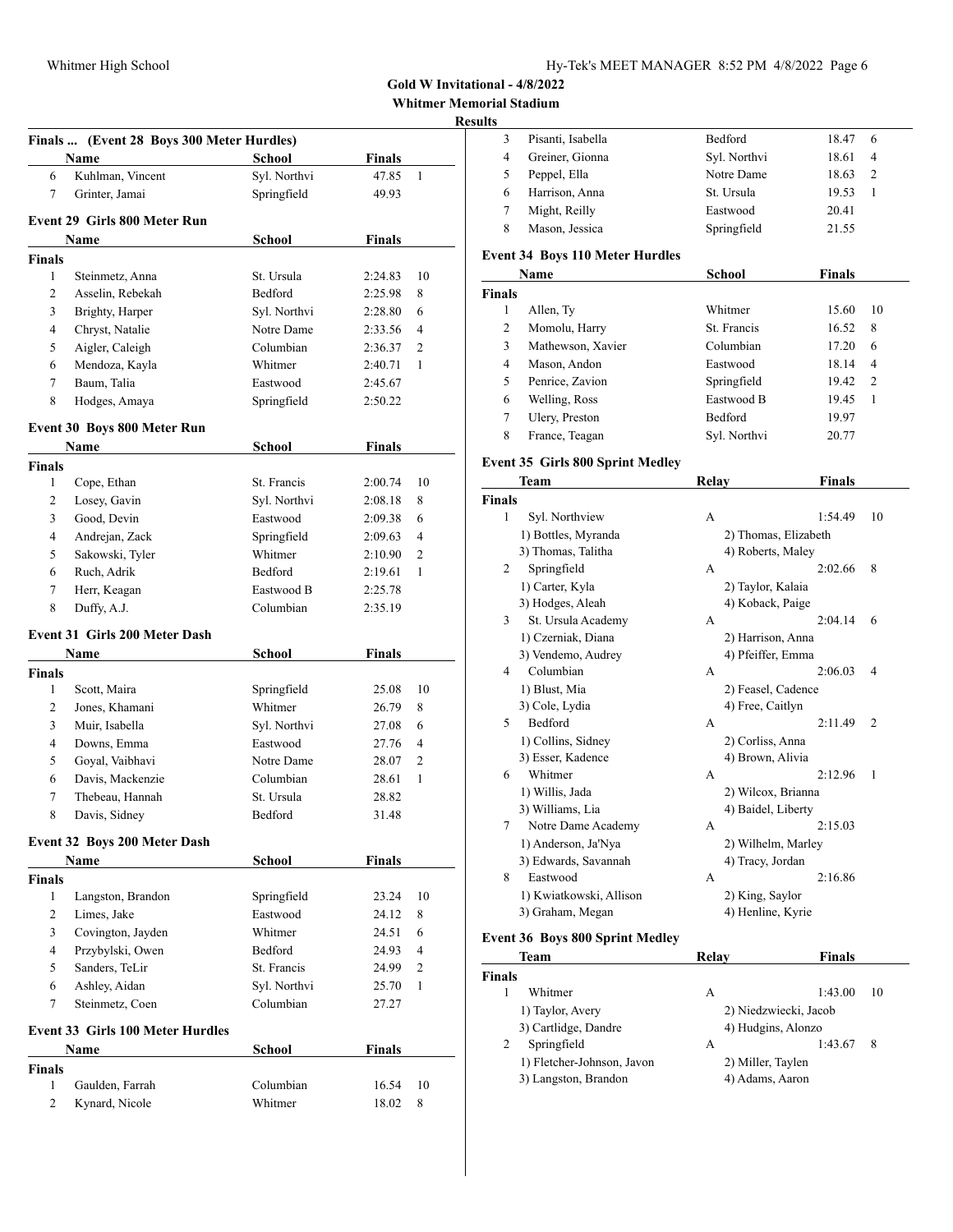#### **Whitmer Memorial Stadium**

### **Results**

|  | Finals  (Event 36 Boys 800 Sprint Medley) |  |
|--|-------------------------------------------|--|

| Team                        | Relav            | <b>Finals</b>       |
|-----------------------------|------------------|---------------------|
| St. Francis<br>3            | А                | 1:43.76<br>6        |
| 1) Williams, Jalen          |                  | 2) Horton, Traven   |
| 3) Sanders, TeLir           |                  | 4) Conner, Myron    |
| Eastwood<br>4               | А                | 1:44.13<br>4        |
| 1) Koprowski-Kistner, Bryce | 2) Lewis, Kevin  |                     |
| 3) Sanchez, Kaiden          |                  | 4) Oliver, Dayquan  |
| 5<br>Syl. Northview         | А                | 1:45.24<br>2        |
| 1) Burke, Tommy             | 2) Boyer, Asher  |                     |
| 3) Cody, Conner             | 4) Crago, Brad   |                     |
| 6<br><b>Bedford</b>         | А                | 1:49.63<br>1        |
| 1) Beck, Alexander          |                  | 2) Przybylski, Owen |
| 3) Semelka, Reid            | 4) Balla, Collin |                     |

### **Event 37 Girls 4x103 Meter Relay Thrower**

|        | Team                   | Relay | Finals                |                |
|--------|------------------------|-------|-----------------------|----------------|
| Finals |                        |       |                       |                |
| 1      | Columbian              | А     | 1:03.98               | 10             |
|        | 1) Bonnell, Jenna      |       | 2) Gibson, Alexa      |                |
|        | 3) Kreais, Addie       |       | 4) Dunn, Marissa      |                |
| 2      | Springfield            | A     | 1:04.96               | 8              |
|        | 1) Florek, Veronica    |       | 2) Keister, Kanaya    |                |
|        | 3) Brooks, Kelsey      |       | 4) Matthews, Tristin  |                |
| 3      | Syl. Northview         | А     | 1:07.83               | 6              |
|        | 1) Brazier, Ariana     |       | 2) Simile, Syd        |                |
|        | 3) Irwin, Izzy         |       | 4) Szykowny, Morgan   |                |
| 4      | Eastwood               | A     | 1:08.92               | 4              |
|        | 1) Hartman, Addie      |       | 2) Hahn, Mariah       |                |
|        | 3) Kiefer, Ava         |       | 4) Johnson, Jay       |                |
| 5      | St. Ursula Academy     | A     | 1:09.82               | $\overline{2}$ |
|        | 1) Shartzer, Ayriana   |       | 2) DeHan, Paisley     |                |
|        | 3) Achaleke, Harriette |       | 4) Ivancso, Katherine |                |
| 6      | Notre Dame Academy     | А     | 1:13.92               | 1              |
|        | 1) Hartford, Remy      |       | 2) Pinardo, Giana     |                |
|        | 3) Ingle, Milena       |       | 4) Hunt, Bobbi        |                |
| 7      | Bedford                | А     | 1:16.71               |                |
|        | 1) Legeza, Veda        |       | 2) Santiago, Jaime    |                |
|        | 3) Keith, Krista       |       | 4) Moore, Bailey      |                |

# **Event 38 Boys 4x103 Meter Relay Thrower**

| <b>Team</b>           | Relav              | <b>Finals</b> |
|-----------------------|--------------------|---------------|
| <b>Finals</b>         |                    |               |
| 1<br><b>Bedford</b>   | А                  | 51.83<br>10   |
| 1) Benjamin, Logan    | 2) Travis, Samuel  |               |
| 3) Spoonmore, Brendan | 4) Shultz, Mason   |               |
| 2<br>Whitmer          | A                  | 53.15<br>8    |
| 1) Olszewski, Landon  | 2) Hornbeak, Kevin |               |
| 3) Cleghorn, Jacob    | 4) Frank, Landen   |               |
| 3<br>St. Francis      | А                  | 53.31<br>6    |
| 1) Szymanski, Joe     | 2) Garcia, Martin  |               |
| 3) Spenthoff, Zachary | 4) Holston, Keyan  |               |
| Eastwood<br>4         | А                  | 54.39<br>4    |
| 1) Dewese, Gavin      | 2) Heskett, Nate   |               |
| 3) Getz, Emmet        | 4) Bowdle, Braden  |               |
|                       |                    |               |

| ື |                     |   |                       |               |
|---|---------------------|---|-----------------------|---------------|
| 5 | Eastwood B          | А | 55.45                 | $\mathcal{D}$ |
|   | 1) Molina, Anthony  |   | 2) Stonerook, Jacob   |               |
|   | 3) Snyder, Carter   |   | 4) Sibberson, Ian     |               |
| 6 | Columbian           | A | 56.85                 | $\mathbf{1}$  |
|   | 1) Chester, Garrett |   | 2) Mamphey, Immanuel  |               |
|   | 3) Ross, Michael    |   | 4) Devore, Decker     |               |
| 7 | Syl. Northview      | A | 1:00.21               |               |
|   | 1) Taylor, Nick     |   | 2) Schmidt, Keaton    |               |
|   | 3) Devalt, Braxten  |   | 4) Szykowny, James    |               |
| 8 | Springfield         | А | 1:00.23               |               |
|   | 1) Lata, Brayden    |   | 2) Heizelman, William |               |
|   | 3) Meeker, Brian    |   | 4) Gregg, Shamare     |               |
|   |                     |   |                       |               |

### **Event 39 Girls 4x800 Meter Relay**

|                | Team                      | Relay | Finals              |                |
|----------------|---------------------------|-------|---------------------|----------------|
| <b>Finals</b>  |                           |       |                     |                |
| 1              | Notre Dame Academy        | A     | 10:34.75            | 10             |
|                | 1) Kuh, Lucile            |       | 2) Hoyt, Tessa      |                |
|                | 3) Gomez, Hailey          |       | 4) Chryst, Natalie  |                |
| $\overline{c}$ | Eastwood                  | A     | 10:37.38            | 8              |
|                | 1) Emch, Leah             |       | 2) Ward, Amelia     |                |
|                | 3) Young, Addie           |       | 4) Firsdon, Kayden  |                |
| 3              | St. Ursula Academy        | A     | 10:40.15            | 6              |
|                | 1) Szczechowski, Samantha |       | 2) Quicker, Kylee   |                |
|                | 3) Gilley, Lexi           |       | 4) Steinmetz, Anna  |                |
| 4              | Columbian                 | A     | 10:40.56            | $\overline{4}$ |
|                | 1) Aigler, Caleigh        |       | 2) Weingart, Kelsie |                |
|                | 3) Poll, Dallas           |       | 4) Felske, Abbie    |                |
| 5              | Syl. Northview            | A     | 11:16.07            | $\overline{2}$ |
|                | 1) Taylor, Nicole         |       | 2) Ahrendt, Emily   |                |
|                | 3) Lavalette, Kate        |       | 4) Genide, Natalie  |                |
| 6              | <b>Bedford</b>            | A     | 11:27.28            | 1              |
|                | 1) Sancrant, Lauren       |       | 2) Sexton, Samantha |                |
|                | 3) Loubser, Izabella      |       | 4) Haaser, Arianna  |                |
| 7              | Whitmer                   | A     | 12:13.47            |                |
|                | 1) Duris, Kendall         |       | 2) Ray, Lorilei     |                |
|                | 3) Niedzwiecki, Kylie     |       | 4) Rutledge, Rachel |                |
| 8              | Springfield               | A     | 12:18.89            |                |
|                | 1) Bal, Lydia             |       | 2) Gomez, Anallicia |                |
|                | 3) Shull, Corinne         |       | 4) Gomez, Meadow    |                |

### **Event 40 Boys 4x800 Meter Relay**

|               | Team                | Relav              | <b>Finals</b> |    |
|---------------|---------------------|--------------------|---------------|----|
| <b>Finals</b> |                     |                    |               |    |
| 1             | St. Francis         | А                  | 8:39.60       | 10 |
|               | 1) Bacome, Connor   | 2) Gomez, Dylan    |               |    |
|               | 3) Winkler, Rylan   | 4) Heck, Jameson   |               |    |
| 2             | Eastwood            | А                  | 8:58.47       | 8  |
|               | 1) Jay, Cory        | 2) Good, Devin     |               |    |
|               | 3) Ramsey, Xander   | 4) Hoelter, Hayden |               |    |
| 3             | Syl. Northview      | А                  | 9:00.39       | 6  |
|               | 1) Odonnell, Ryan   | 2) Qian, Oliver    |               |    |
|               | 3) Hubbard, Brody   | 4) Urbina, Ben     |               |    |
| 4             | Whitmer             | А                  | 9:06.15       | 4  |
|               | 1) Bal, Peyton      | 2) Engard, Ryan    |               |    |
|               | 3) Mulherin, Joshua | 4) Sakowski, Tyler |               |    |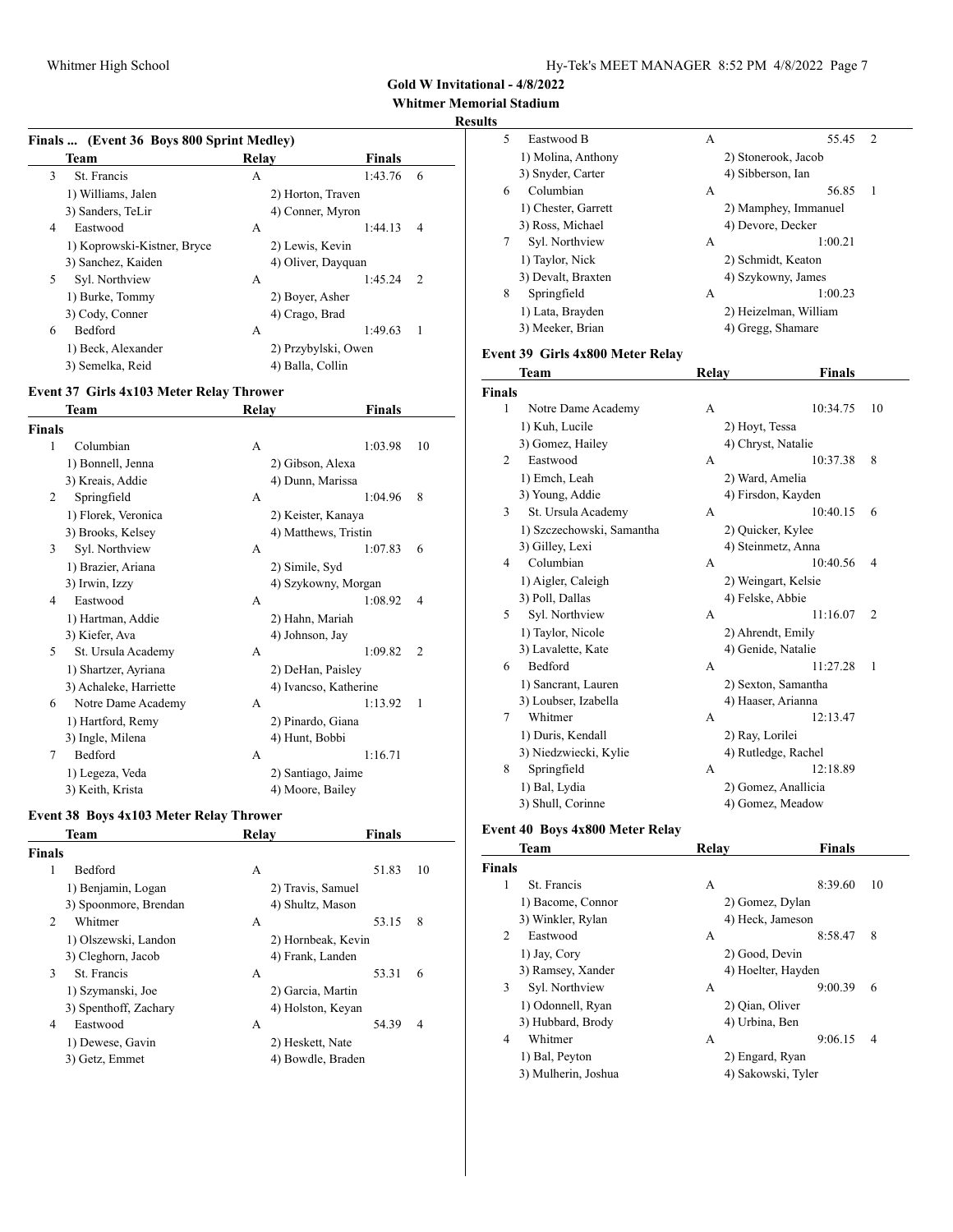#### **Whitmer Memorial Stadium**

### **Results**

|   | Finals  (Event 40 Boys 4x800 Meter Relay) |                    |               |                |  |  |
|---|-------------------------------------------|--------------------|---------------|----------------|--|--|
|   | Team                                      | Relav              | <b>Finals</b> |                |  |  |
| 5 | Springfield                               | А                  | 9:14.43       | 2              |  |  |
|   | 1) Casper, Jacob                          | 2) Flores, Corvin  |               |                |  |  |
|   | 3) Cubberly, Samuel                       | 4) Flores, Lucien  |               |                |  |  |
| 6 | <b>Bedford</b>                            | А                  | 9:29.28       | $\overline{1}$ |  |  |
|   | 1) Ruch, Adrik                            | 2) Durivage, Jack  |               |                |  |  |
|   | 3) Balla, Nicholas                        | 4) Ulery, Preston  |               |                |  |  |
| 7 | Columbian                                 | А                  | 9:32.97       |                |  |  |
|   | 1) Newlove, Cole                          | 2) Albert, Alex    |               |                |  |  |
|   | 3) Owens, Teddy                           | 4) Albright, Grady |               |                |  |  |

### **Event 41 Girls 4x100 Meter Relay**

|               | Team                  | Relay | Finals                 |                |
|---------------|-----------------------|-------|------------------------|----------------|
| <b>Finals</b> |                       |       |                        |                |
| 1             | Springfield           | A     | 51.18                  | 10             |
|               | 1) Carter, Kyla       |       | 2) Taylor, Kalaia      |                |
|               | 3) Hodges, Aleah      |       | 4) Scott, Maira        |                |
| 2             | St. Ursula Academy    | А     | 54.00                  | 8              |
|               | 1) Fritz, Megan       |       | 2) Slater, Makayla     |                |
|               | 3) Thebeau, Hannah    |       | 4) Rodriguez, Kennidee |                |
| 3             | Columbian             | А     | 54.46                  | 6              |
|               | 1) Free, Caitlyn      |       | 2) Feasel, Cadence     |                |
|               | 3) Blust, Mia         |       | 4) Kidwell, MaKaylee   |                |
| 4             | Notre Dame Academy    | А     | 57.34                  | 4              |
|               | 1) Edwards, Savannah  |       | 2) Diggins, Kaitlyn    |                |
|               | 3) Wilhelm, Marley    |       | 4) Kukiela, Carlie     |                |
| 5             | Bedford               | А     | 57.38                  | $\overline{2}$ |
|               | 1) Corliss, Anna      |       | 2) Pisanti, Isabella   |                |
|               | 3) Collins, Sidney    |       | 4) Scheuer, Madilynn   |                |
| 6             | Whitmer               | А     | 57.60                  | 1              |
|               | 1) Willis, Jada       |       | 2) Wilcox, Brianna     |                |
|               | 3) Williams, Lia      |       | 4) Smith, Aniyah       |                |
| 7             | Syl. Northview        | А     | 58.44                  |                |
|               | 1) Greiner, Gionna    |       | 2) Thomas, Elizabeth   |                |
|               | 3) Smithers, Kristina |       | 4) Spencer, Jessica    |                |
| 8             | Eastwood              | A     | 58.63                  |                |
|               | 1) Might, Reilly      |       | 2) Sabo, Julia         |                |
|               | 3) Downs, Emma        |       | 4) King, Saylor        |                |

# **Event 42 Boys 4x100 Meter Relay**

|                | Team                        | Relav              | <b>Finals</b>        |
|----------------|-----------------------------|--------------------|----------------------|
| <b>Finals</b>  |                             |                    |                      |
| 1              | Springfield                 | А                  | 43.88<br>10          |
|                | 1) Fletcher-Johnson, Javon  |                    | 2) Langston, Brandon |
|                | 3) Miller, Taylen           | 4) Taylor, Kaiden  |                      |
| $\mathfrak{D}$ | Whitmer                     | А                  | 8<br>46.14           |
|                | 1) Covington, Jayden        |                    | 2) Cartlidge, Dandre |
|                | 3) Shabazz, Alijah          | 4) Hudgins, Alonzo |                      |
| 3              | Columbian                   | А                  | 46.89<br>6           |
|                | 1) Newlove, Jack            | 2) Gooding, Brady  |                      |
|                | 3) Mathewson, Xavier        | 4) Bonnell, Brady  |                      |
| 4              | Eastwood                    | A                  | 47.00<br>4           |
|                | 1) Koprowski-Kistner, Bryce | 2) Limes, Jake     |                      |
|                | 3) Sanchez, Kaiden          | 4) Meyer, Jacob    |                      |

| LS. |                       |   |                  |       |     |
|-----|-----------------------|---|------------------|-------|-----|
| 5   | Syl. Northview        | А |                  | 47.12 | - 2 |
|     | 1) Ashley, Aidan      |   | 2) Boyer, Asher  |       |     |
|     | 3) Cody, Conner       |   | 4) Burke, Tommy  |       |     |
| 6   | St. Francis           | А |                  | 47.94 | 1   |
|     | 1) Chamberlin, Mason  |   | 2) Platz, Nash   |       |     |
|     | 3) Smith, Makhi       |   | 4) Bond, Nolan   |       |     |
| 7   | Eastwood B            | А |                  | 50.82 |     |
|     | 1) Kiefer, Cole       |   | 2) Kelly, Will   |       |     |
|     | 3) Welling, Ross      |   | 4) Perry, Logan  |       |     |
| 8   | <b>Bedford</b>        | А |                  | 50.97 |     |
|     | 1) Smolenski, Preston |   | 2) Semelka, Reid |       |     |
|     | 3) Beck, Alexander    |   | 4) Ulery, Sawyer |       |     |

### **Event 43 Girls 4x400 Meter Relay**

|                             | <b>Team</b>           | Relay              | Finals                    |
|-----------------------------|-----------------------|--------------------|---------------------------|
| <b>Finals</b>               |                       |                    |                           |
| 1                           | Syl. Northview        | А                  | 4:09.10<br>10             |
|                             | 1) Aloi, Morgan       | 2) Muir, Isabella  |                           |
|                             | 3) Thomas, Talitha    | 4) Roberts, Maley  |                           |
| $\mathcal{D}_{\mathcal{L}}$ | Eastwood              | А                  | 8<br>4:18.24              |
|                             | 1) Stevenson, Maisy   | 2) Haas, Aubrey    |                           |
|                             | 3) Mullholand, Lilly  |                    | 4) Hoelter, Mikayla       |
| 3                           | Columbian             | А                  | 4:25.77<br>6              |
|                             | 1) Cole, Lydia        | 2) Free, Caitlyn   |                           |
|                             | 3) Al-Zakwani, Mariam | 4) Smith, Lexi     |                           |
| 4                           | Whitmer               | A                  | 4:30.33<br>$\overline{4}$ |
|                             | 1) Coleman, Nehemiah  | 2) Garrett, Azurie |                           |
|                             | 3) Baidel, Liberty    |                    | 4) Jones, Khamani         |
| 5                           | Bedford               | А                  | 4:32.70<br>$\overline{2}$ |
|                             | 1) Asselin, Rebekah   |                    | 2) Robinson, Adelle       |
|                             | 3) Brown, Alivia      |                    | 4) Sancrant, Lauren       |
| 6                           | Notre Dame Academy    | A                  | 4:36.73<br>1              |
|                             | 1) Goyal, Vaibhavi    | 2) Tracy, Jordan   |                           |
|                             | 3) Peppel, Ella       | 4) Malek, Macey    |                           |
| 7                           | St. Ursula Academy    | A                  | 4:40.66                   |
|                             | 1) Pfeiffer, Emma     | 2) Fritz, Megan    |                           |
|                             | 3) Donnelly, Payton   | 4) DeFoe, Grace    |                           |
| 8                           | Springfield           | А                  | 5:02.25                   |
|                             | 1) Hodges, Amaya      | 2) Koback, Paige   |                           |
|                             | 3) Hunt, Miyaela      |                    | 4) Secession, Zayria      |

### **Event 44 Boys 4x400 Meter Relay**

| Team              | Relav              | <b>Finals</b>       |
|-------------------|--------------------|---------------------|
| <b>Finals</b>     |                    |                     |
| St. Francis       | А                  | 3:37.34<br>10       |
| 1) Cope, Ethan    | 2) Borland, Duncan |                     |
| 3) Crape, Bobby   |                    | 4) De La Cruz, Jose |
| Whitmer           | А                  | 3:43.92<br>8        |
| 1) Taylor, Avery  | 2) Espinoza, Zach  |                     |
| 3) Moore, Donte   | 4) Allen, Ty       |                     |
| Springfield       | A                  | 3:46.99<br>6        |
| 1) Grinter, Jamai | 2) Jornyoun, James |                     |
| 3) James, William | 4) Andrejan, Zack  |                     |
| Eastwood          | A                  | 3:48.66<br>4        |
| 1) Good, Devin    | 2) Lewis, Andre    |                     |
| 3) Souder, Caleb  | 4) Haar, Noah      |                     |
|                   |                    |                     |